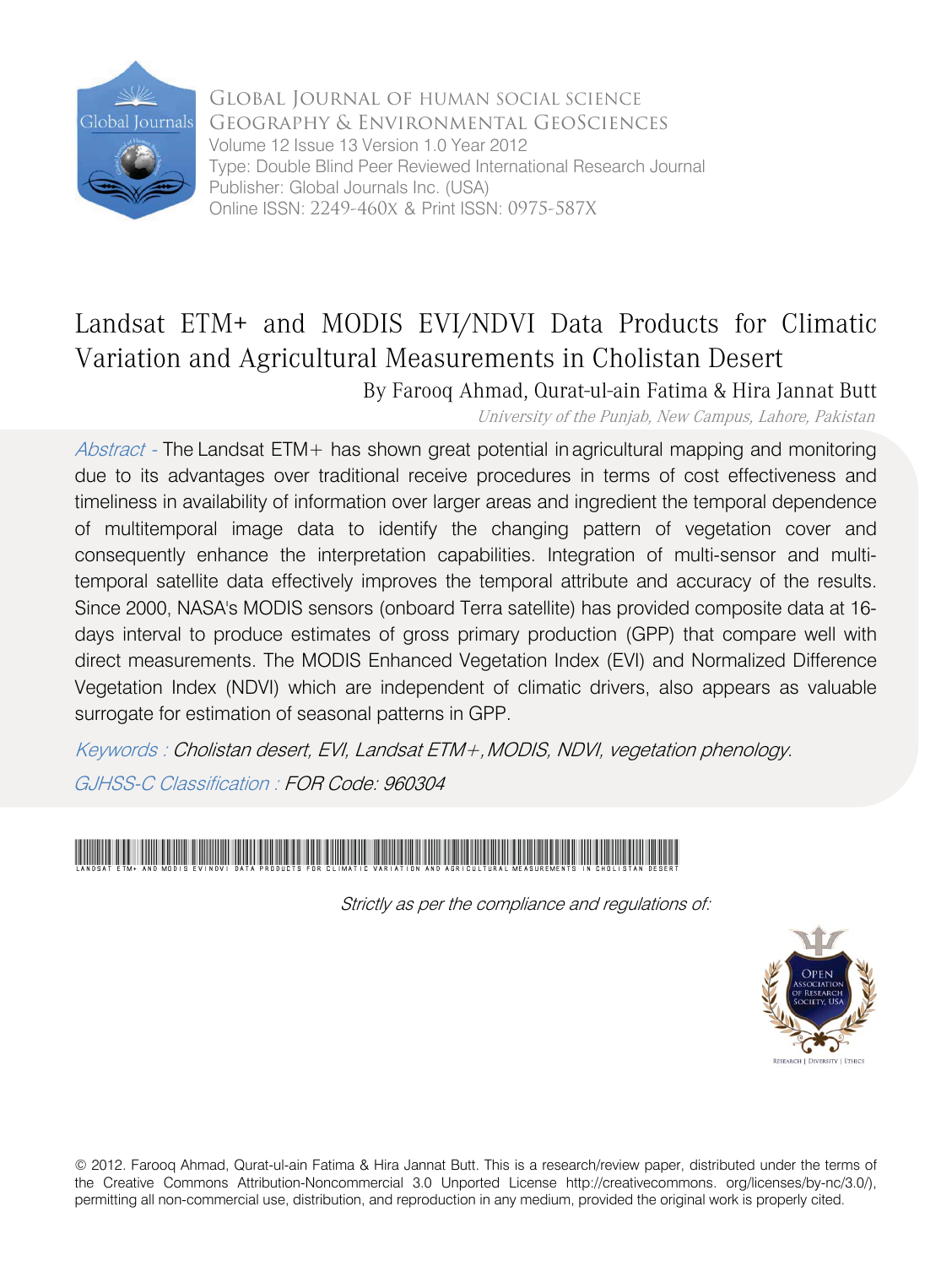# Landsat ETM+ and MODIS EVI/NDVI Data Products for Climatic Variation and Agricultural Measurements in Cholistan Desert

Farooq Ahmad <sup>α</sup>, Qurat-ul-ain Fatima<sup>σ</sup> & Hira Jannat Butt<sup>p</sup>

Abstract - The Landsat ETM+ has shown great potential in Keywords : Cholistan desert, EVI, Landsat ETM+, MODIS, NDVI, vegetation phenology. agricultural mapping and monitoring due to its advantages over traditional receive procedures in terms of cost effectiveness and timeliness in availability of information over larger areas and ingredient the temporal dependence of multitemporal image data to identify the changing pattern of vegetation cover and consequently enhance the interpretation capabilities. Integration of multi-sensor and multi-temporal satellite data effectively improves the temporal attribute and accuracy of the results. Since 2000, NASA's MODIS sensors (onboard Terra satellite) has provided composite data at 16 days interval to produce estimates of gross primary production (GPP) that compare well with direct measurements. The MODIS Enhanced Vegetation Index (EVI) and Normalized Difference Vegetation Index (NDVI) which are independent of climatic drivers, also appears as valuable surrogate for estimation of seasonal patterns in GPP. The required data preparation for the integration of MODIS data into GIS is described with focus on the projection from the MODIS/Sinusoidal projection to the national coordinate systems. However, its low spatial resolution has been an impediment to researchers pursuing more accurate classification results. This paper summarizes a set of remote sensing applications of MODIS EVI/NDVI data products in estimation and monitoring of seasonal and inter annual ecosystem dynamics which were designed for studying climatic variation and agricultural measurements and can also be implemented in the drylands (Cholistan Desert) of Pakistan.

#### I. Introductıon

he Moderate Resolution Imaging Spectroradiometer (MODIS) is a key instrument onboard the Terra and Aqua satellite platforms he Moderate Resolution Imaging<br>
Spectroradiometer (MODIS) is a key instrument<br>
onboard the Terra and Aqua satellite platforms<br>
(Huete et al., 2006; Carrão et al., 2008). Terra's orbit around the Earth is timed so that it passes from north to south across the equator in the morning, while Aqua passes south to north over the equator in the afternoon (Salomonson and Toll, 1991; GSFC/NASA, 2003; Huete, 2005). The MODIS Terra and MODIS Aqua are viewing the entire Earth's surface every 1 to 2 days, acquiring data in 36 spectral bands (Huete, 2005). These data are being used to improve our understanding of land surface global dynamics and processes. The MODIS is

 validated, global data products useful to interactive playing an important role in the development of Earth system models, able to predict climatic variation or environmental change accurately enough to assist policy makers in making sound decisions concerning the protection of the planet (Riggs et al., 1998; Huete, 2005). There are now over 12 years of MODIS Terra data (first image, February 24, 2000) and 10 years of MODIS Aqua data (first image, June 26, 2002), available producing high quality scientific products with calibration specifications of 2% reflectance and 5% radiance and geolocation of 50 m (Huete, 2005).

## II. Study Area

Cholistan Desert (Figure 1) is an extension of the Great Indian Desert, covering an area of 26,330 km<sup>2</sup>, lies within the southeast quadrant of Punjab province, placed between  $27^{\circ}$  42' and  $29^{\circ}$  45' North latitude and 69° 52' and 73° 05' East longitude (Ahmad, 2005; 2008; 2012).

*2012*

*Year*

*Author σ ρ :* GIS Centre, PUCIT, University of the Punjab, Lahore, *Pakistan.* Department of Geography, University of the Punjab, New *Author α :* Campus, Lahore, Pakistan. E-mail : F.Ahmad@sheffield.ac.uk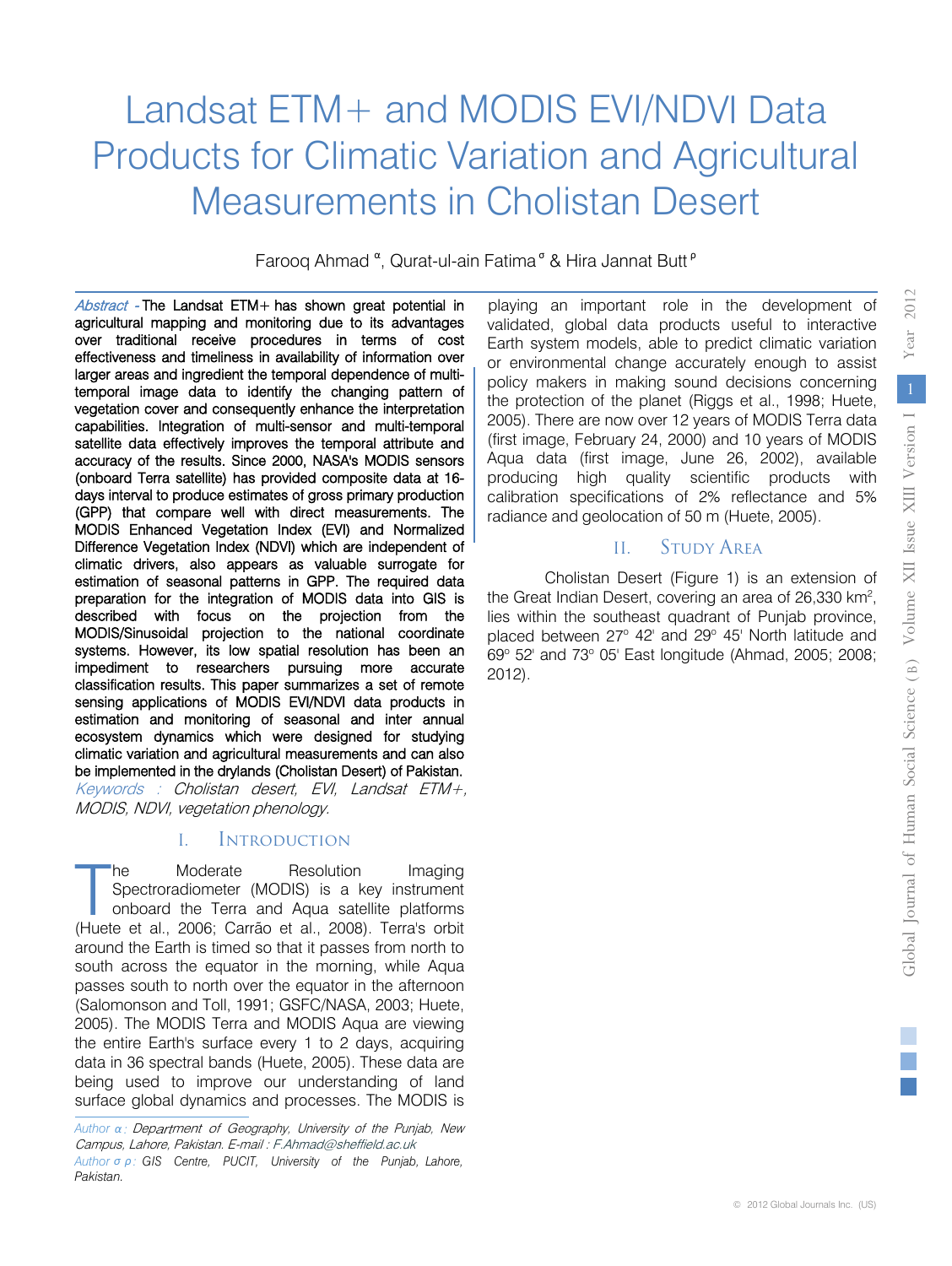

Figure 1: Cholistan Desert - Landsat ETM+ 2003 mosaic image. Source: http://glovis.usgs.gov/

#### III. Research Desıgn and Methods

The MODIS EVI/NDVI data products for Cholistan Desert were acquired, in this case MOD13Q1 (MODIS Terra\_250 m), MOD13A1 (MODIS Terra\_500 m), MYD13Q1 (MODIS AQUA\_ 250 m), MYD13A1 (MODIS AQUA\_500 m) data were downloaded from the Land Processes Distributed Active Archive Center (LPDAAC). Tile number covering this area is h24v06, reprojected from the Integerized Sinusoidal projection to a Geographic Lat/Lon projection (Figure 2), and Datum WGS84 (GSFC/NASA, 2003; Ahmad, 2012a; 2012c).

The MODIS is an optical scanner that measures Earth radiance in 36 bands, ranging from 0.46 μm to 14.39 μm. The MODIS is a key instrument onboard the Terra satellite. The MODIS provides images over a given pixel of land just as often as the Advanced Very High Resolution Radiometer (AVHRR) but in much finer detail and with measurements in a greater number of wavelengths using detectors that were specifically designed for measurements of land surface dynamics (Huete, 2005).

Spectral indices of vegetation, based on satellite observations in the near-infrared (NIR) and visible (usually red) wavebands are widely employed as measures of green vegetation density. The index most commonly used is the Enhanced Vegetation Index (EVI), although a number of alternative indices based on the same two spectral bands have been developed, used mostly with the aim of reducing the sensitivity of the index to extraneous factors such as soil background or the atmosphere (Justice et al., 2002).

Vegetation indices among other methods have been reliable in monitoring vegetation change (Glenn et al., 2008). One of the other most widely used indices for vegetation monitoring is the Normalized Difference Vegetation Index (NDVI), because the vegetation differential absorbs visible incident solar radiation and reflects much of the Near Infra-Red (NIR). Data on vegetation biophysical characteristics can be derived from visible and NIR and mid-infrared portions of the electromagnetic spectrum (EMS). The NDVI approach is based on the fact that healthy vegetation has low reflectance in the visible portion of the EMS (Huete et al., 2002; Huete, 2005) due to chlorophyll and other pigment absorption and has high reflectance in the NIR because of the internal reflectance by the mesophyll spongy tissue of green leaf. The NDVI can be calculated as a ratio of red and the NIR bands of a sensor system (Huete, 2005).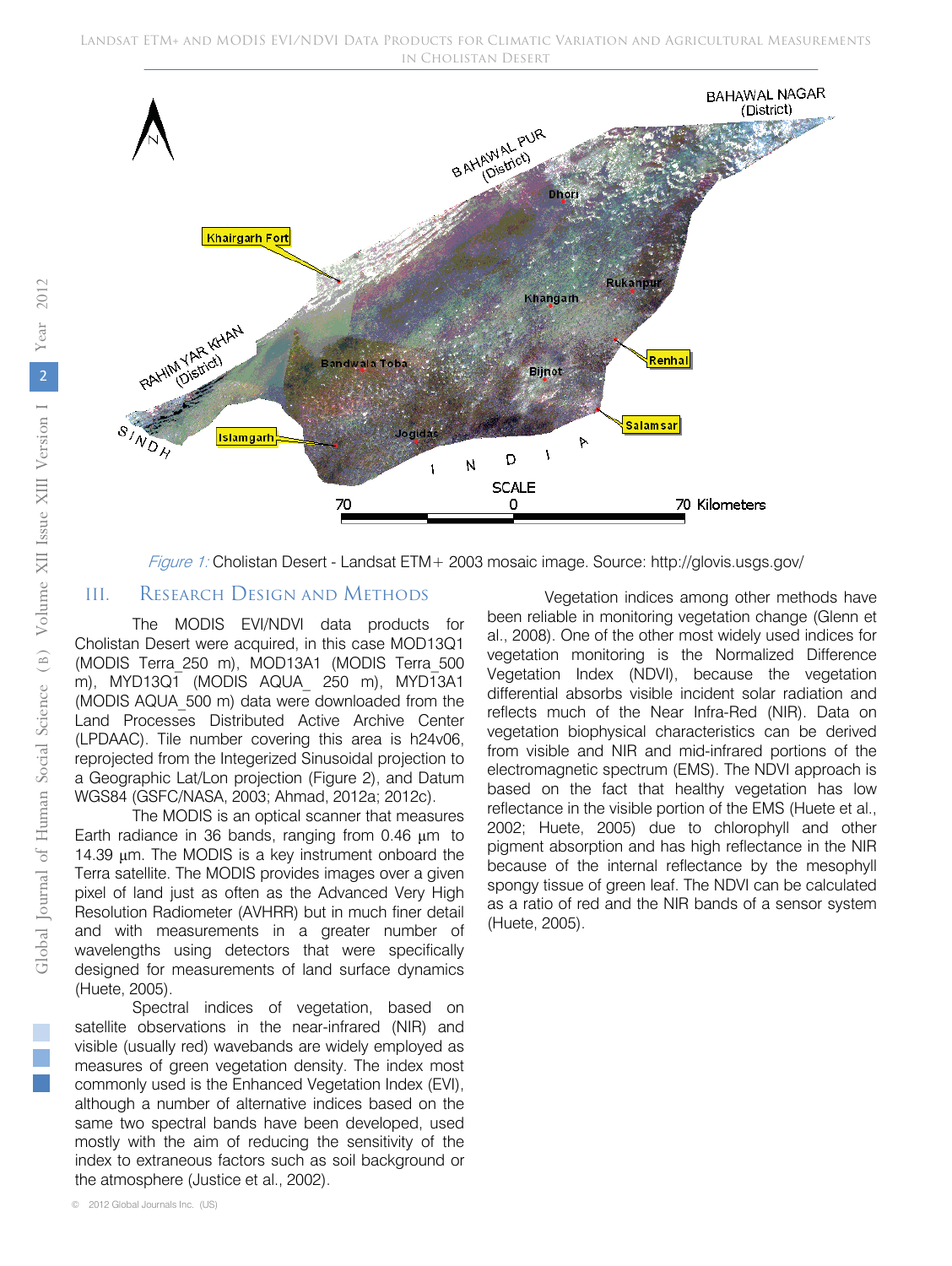

Figure 2 : Scheme for research design and methods.

The NDVI values range from  $-1$  to  $+1$ ; because of high reflectance in the NIR portion of the EMS, healthy vegetation is represented by high NDVI values between 0.1 and 1 (Liu and Huete, 1995; USGS, 2008; 2010). Conversely, non-vegetated surfaces such as water bodies yield negative values of NDVI because of the electromagnetic absorption property of water. Bare soil areas represent NDVI values which are closest to 0 due to high reflectance in both the visible and NIR portions of the EMS (Townshend, 1992). The NDVI is related to the absorption of photosynthetically active radiation and basically measures the photosynthetic capability of leaves, related to vegetative canopy resistance and water vapour transfer (Wan, 2003; Rahman et al., 2004).

Present research aims to reveal vegetation change using multi-temporal satellite data (Singh, 1989). ERDAS Imagine software has been used to generate the false colour composite, by combining the near infrared, red and green bands (4, 3, 2 respectively) for Landsat ETM+ images of 1999 and 2003 (path 149, row 40; path 150, row 40 and 41; path 151, row 40 and 41). This was carried out for vegetation recognition, because chlorophyll in plants reflects very well for the near infrared band compared to the visible band of the electromagnetic spectrum (Hatfield et al., 1984). Ground control points obtained using Global Positioning System (GPS) from locations (Steven, 1987; Shaw and Turner, 2000; Brook and Kenkel, 2002) in relation to the classes of the research area has been plotted on Landsat image.

## IV. **VEGETATION INDICES**

The Global MODIS vegetation indices, produced at 16-days and 250, 500, 1000 m and Climate Modeling Grid spatial resolutions (Huete, 2005), provide consistent spatial and temporal comparisons of terrestrial vegetation canopy greenness, a composite property of leaf area, chlorophyll and canopy structure (Gallo et al., 1985; Chen et al., 2007).

Two vegetation index products are derived from atmosphere corrected, bidirectional red, near-infrared, and blue surface reflectances that are masked for water, clouds and cloud shadow; the MODIS NDVI which provides continuity with NOAA's AVHRR (Holben, 1986; Cihlar and Huang, 1994; DeFries et al., 1995; Verhoef et al., 1996; Ramesh et al., 2003; Potter et al., 2005; 2007) time series record for historical and climate applications, and the enhanced vegetation index (EVI), which minimizes canopy-soil and aerosol variations and improves sensitivity over dense vegetation conditions (Qi et al., 1994). The two products more effectively characterize a global range of vegetation states and processes, and improve upon the extraction of canopy biophysical parameters (Jiang et al., 2008).

# V. Modıs Vegetation Index Algorithm

In order to generate the proper Vegetation Index quality data, the algorithm will make a last run and reanalyze the input quality information (GSFC/NASA, 2003). Because the VI quality data structure is different than that of the input, the algorithm will, both pass input QA fields untouched to the VI quality, and generate new QA fields that are specific to the Vegetation Index. The MODIS VI quality data is 16 bit long, and contains 10 different QA fields. Although MODIS quality data is hard to deal with as it is, it is in the user's benefit to realize how valuable this data could be (Huete, 2005). VI's are most useful as (GSFC/NASA, 2003):

- Radiometric measures of the amount, structure, and condition of vegetation
- Indicators of seasonal and inter-annual variations in vegetation useful in change detection studies, phenology observations, and vegetation mapping, and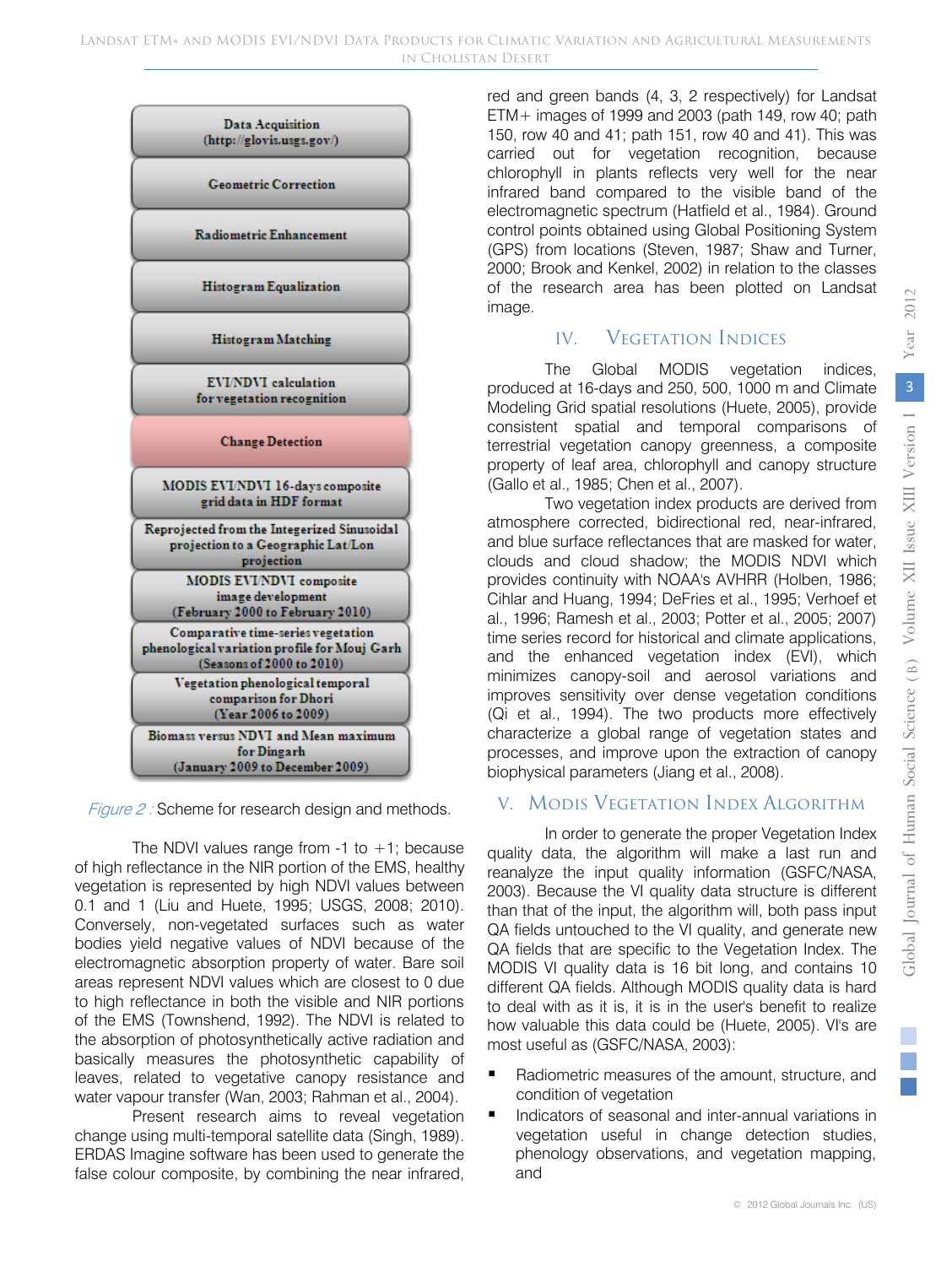- Intermediaries in the assessment of various biophysical vegetation parameters, including:
- o Green cover fraction
- o Biomass
- o Leaf area index
- o Fraction of absorbed photosynthetically active radiation.

#### VI. Results

The EVI and NDVI models were applied upon 1999 and 2003 ETM+ images (Figure 3a, b; Table 1) and further change detection technique was used for EVI and NDVI calculation. The findings showed that the sand dunes have undulating to steep topography, with the dunes lying parallel to each other and connected by small streamers. They are very well drained and have coarse textured, structure less soils derived from aeolian

material (Khan, 1993). The near level to gently sloping areas have deep to very deep sandy soils which are very well drained, calcareous and coarse textured. Loamy soils occur on the level to near level areas with hummocks of fine sand on the surface. These soils are moderately deep, relatively well drained, calcareous and with a moderately coarse to medium texture (FAO/ADB, 1993). Clayey soils occur on level areas and are moderately deep, poorly drained, calcareous, salinesodic, moderately fine textured to fine textured with a pH range from 8.6 to 10.0 (Baig et al., 1980; Ahmad, 2008). The soil of Cholistan Desert is productive for dryland agriculture. Groundwater is saline, it can be used for irrigation to grow salt tolerant trees, vegetables, crops and fodder grasses in non-saline, non-sodic coarse textured soils. This can occur with minimum adverse effects due to the rapid leaching of salts beyond the root zone (Ahmad, 2008).



Figure 3a : Map showing change detection using EVI model. Figure 3b : Map showing change detection using NDVI model. Source: After Ahmad F 2012. Source: After Ahmad F 2012.

| Table 1: Vegetation matrix percentage for individual change classification. |  |
|-----------------------------------------------------------------------------|--|
|-----------------------------------------------------------------------------|--|

| Vegetation | Decreased | Some Decrease | Some Increase | Increased |
|------------|-----------|---------------|---------------|-----------|
| Indices    |           |               |               | $\circ$   |
| FVI        |           |               |               |           |
| NDVI       |           | 96.5          |               |           |

Figure 4 shows comparative vegetation phenological variation profile for Khangarh, Cholistan Desert. MODIS EVI Terra 250 m, MODIS EVI Terra 500 m, MODIS NDVI Terra 250 m and MODIS NDVI Terra 500 m data for the year 2009 was used to evaluate green cover fraction and biomass at the same location. The result showed that EVI differs from NDVI by attempting to correct for atmospheric and background effects. EVI appears to be superior in discriminating subtle differences in areas of high vegetation density, situations in which NDVI tends to saturate. The NDVI has been used for several decades, which is advantageous for studying historical changes (Trishchenko et al., 2002). The EVI is a good indicator of the phenology of the land cover types, the research tested the contribution of EVI data to the land cover classification

(Gao and Mas, 2008). Further, MODIS EVI Terra 500 m provides better result as compared to MODIS EVI Terra 250 m data. The finer the resolution of a satellite product, in time and space, results in 'higher frequency' noise. Aggregating a product to a coarser resolution generally "smooths" things out.

Figure 5 shows comparative time-series vegetation phenology metrics for Renhal, seasons of 2000 to 2010. MODIS EVI Terra 500 m and MODIS EVI Aqua 500 m data was used to evaluate green cover fraction and biomass at the same location. Differences in Terra's and Aqua's orbits result in different viewing and cloud-cover conditions for a given location. Terra satellite, the local equatorial crossing time is approximately 10:30 am in a descending node with a sun-synchronous, near-polar, circular orbit. Aqua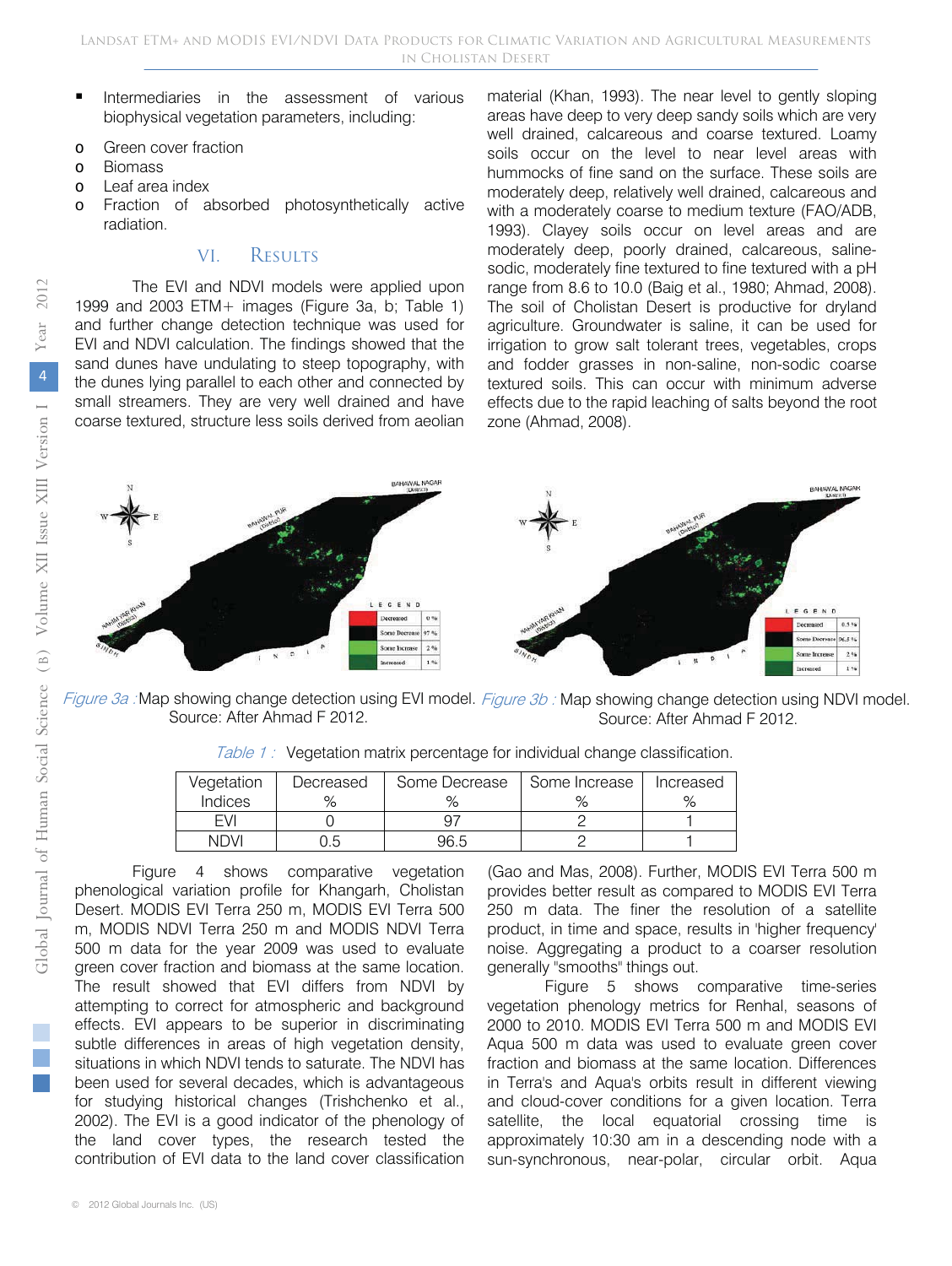*2012*

satellite, the local equatorial crossing time is approximately 1:30 pm in an ascending node with a sun-synchronous, near-polar, circular orbit (Salomonson and Toll, 1991; GSFC/NASA, 2003; Huete, 2005).

The result showed that MODIS EVI Terra 500 m data provides better result as compared to MODIS EVI Aqua because around noon on a sunny, dry day with no clouds and no pollution is the best atmospheric conditions for remote sensing in the visible portion of the spectrum. Comparative time-series vegetation phenology metrics showed that climate was stable (start/end) and land degradation or desertification can't be seen during the seasons of 2000 to 2010. Variation in biomass and soil productivity can be seen due to summer monsoon especially in the years 2000, 2001, 2003 and 2007; indicates that the soil at Renhal is productive and small scale dryland agriculture can be practiced using rainwater or ground saline water for irrigation.

Figure 6 shows comparative time-series vegetation phenological variation profile for Mouj Garh, seasons of February 2000 to February 2010 at 16-days interval. MODIS EVI Terra 500 m and MODIS NDVI Terra 500 m data was examined for evaluation of climatic variation in the desert environment. The finding showed that climate at Mouj Garh was stable (start/end) and land degradation can't be seen thoughout the decade 2000 to 2010. The soil at Mouj Garh is productive and irrigated through perennial canal system.

Figure 7 shows biomass versus NDVI and mean maximum from January 2009 to December 2009 at Dingarh, Cholistan Desert. The biomass and NDVI demonstrated clear inter-seasonal consistency indicated by the larger amount of biomass and the corresponding higher NDVI values in January, February, March, April, August, September, October, November and December 2009 and the smaller amount of biomass in May, June and July 2009. The variation in biomass are fairly well represented by the changes of NDVI. The inter-seasonal (Gazdar, 1987) consistency of NDVI and biomass support the common use of NDVI to study vegetation response to climate variation (Anyamba and Eastman, 1996; Kogan, 1997; Li and Guo, 2012).

Figure 8 shows comparative time-series vegetation phenological profile for Bandwala Toba, Cholistan Desert, year 2002 to 2009. The profile showed that climate was stable (start/end) and land degradation can't be seen. The year 2003 showed the maximum NDVI values during June to September. The profile also indicates that green cover fraction, biomass productively and soil moisure increased due to summer monsoon at Bandwala Toba. The year 2009 showed minimum NDVI values during June and July due to extreme temperature. The NDVI is successful as a vegetation measure (Choudhury, 1987; Jakubauskas et al., 2002; Chen et al., 2006; Zoran and Stefan, 2006). The strength of the NDVI is in its ratioing concept (Moran et al., 1992),

which reduces many forms of multiplicative noise (illumination differences, cloud shadows, atmospheric attenuation, and certain topographic variations) present in multiple bands (Liu and Huete, 1995; Chen et al., 2002). The NDVI is referred to as the 'continuity index' to the existing 20+ year NOAA-AVHRR derived NDVI (Rouse et al., 1973) time series (Moran et al., 1992; Verhoef et al., 1996; Jakubauskas et al., 2001; Huete et al., 2002; Zoran and Stefan, 2006; USGS, 2010; Ahmad 2012b), which could be extended by MODIS data to provide a longer term data record for use in operational monitoring studies (Chen et al., 2003).

Figure 9 shows vegetation phenological temporal comparison for Dhori, period 2006 to 2009. The temporal curves indicate that the other vegetation phenology metrics, climate was stable, green cover fraction, and biomass productively increased due to summer monsoon. The profile showed maximum biomass in 2008 and minimum in 2009. Dhori is located at the northern part of the desert and small scale agriculture is practiced in summer season. Year-to-year fluctuations of rainfall in the desert provide an opportunity to characterize and assess the temporal dynamics of desertification or land degradation processes and phenology. Such information was retrieved and analyzed by combined use of satellite imageries in the reflectivity and thermal spectral bands (Karnieli and Dall'Olmo, 2003).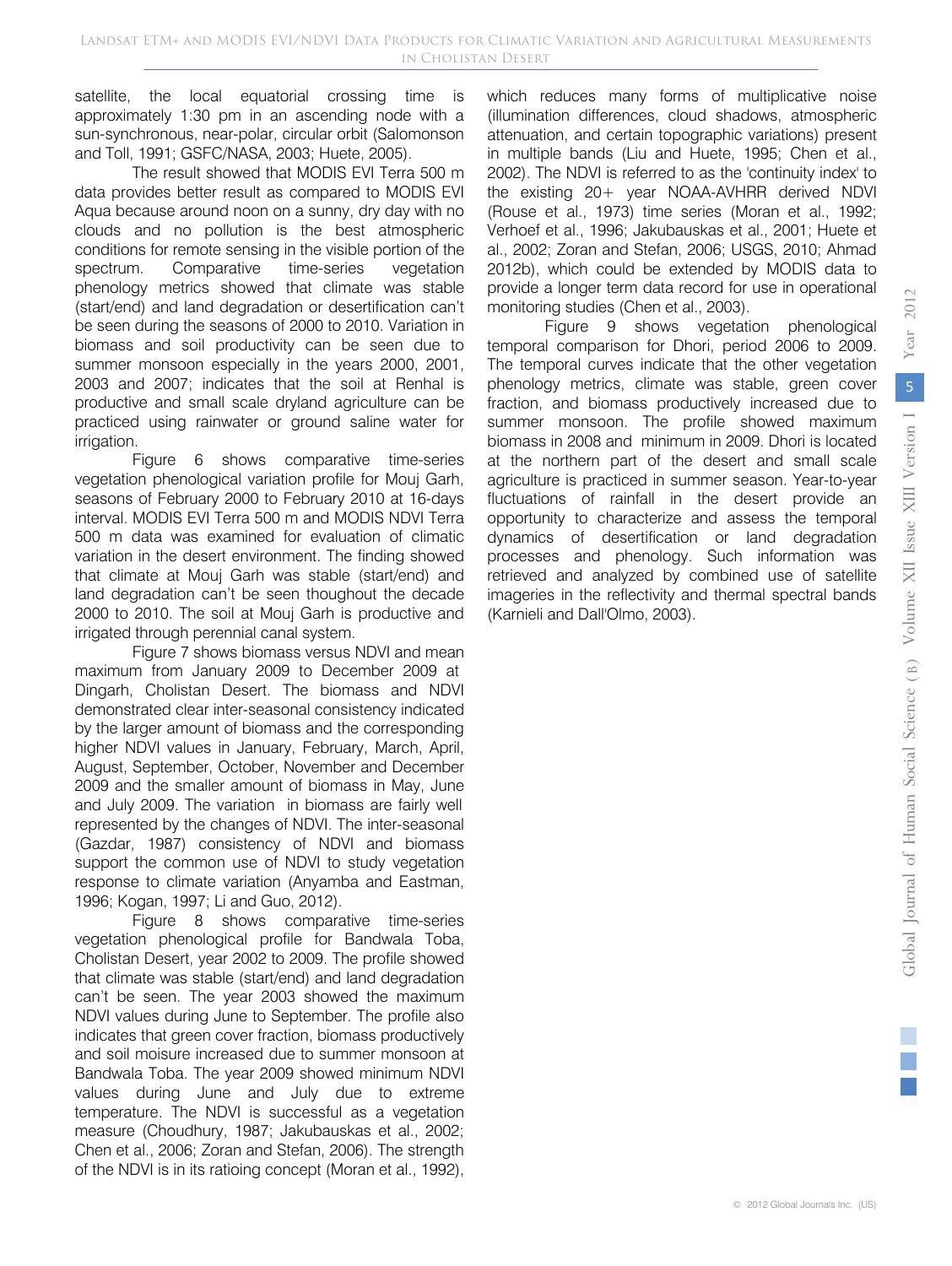#### Landsat ETM+ and MODIS EVI/NDVI Data Products for Climatic Variation and Agricultural Measurements in Cholistan Desert



Processed by the author.







Figure 6 : Comparative time-series vegetation phenological variation profile for Mouj Garh, Cholistan Desert.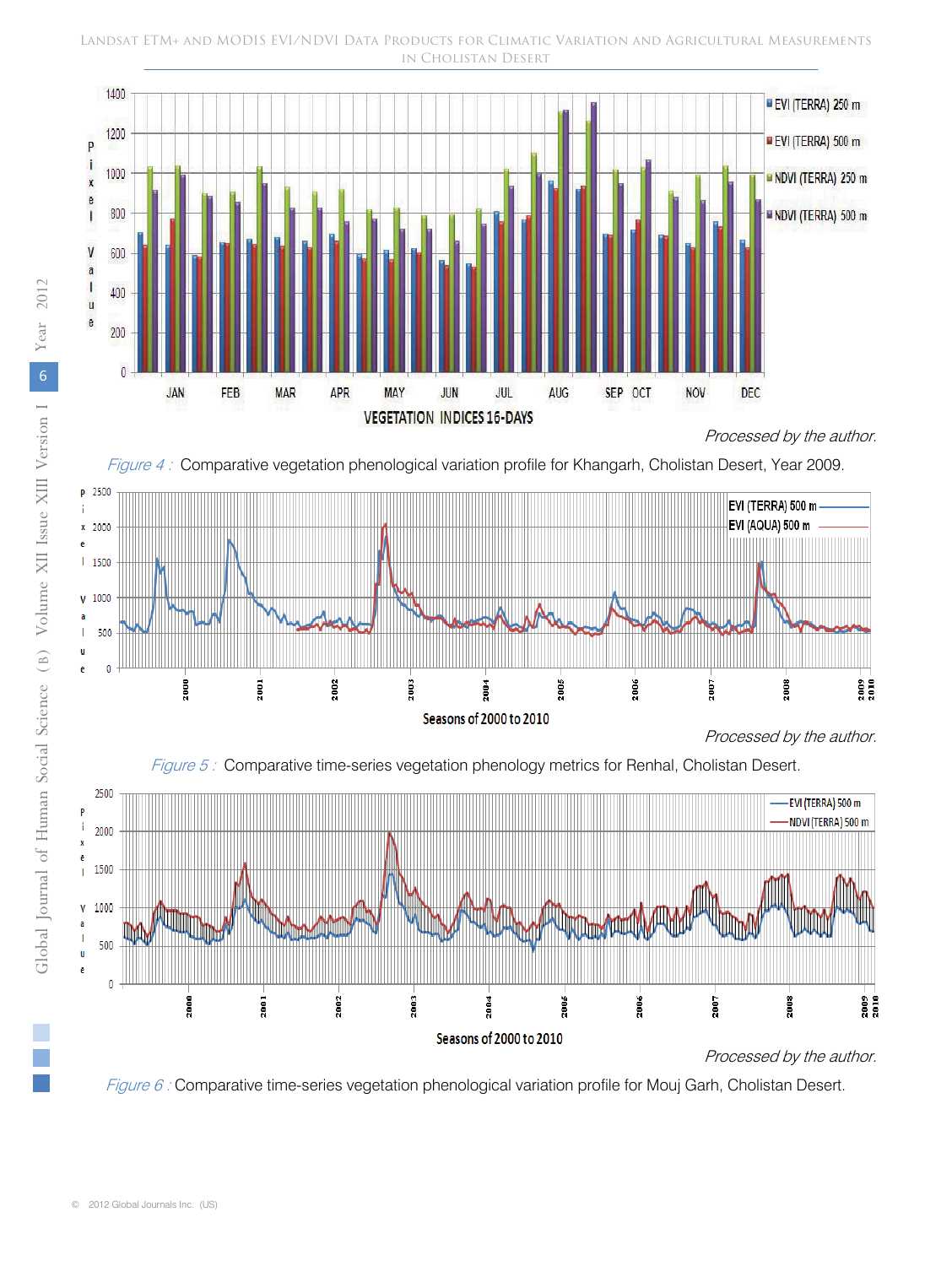





Figure 8 : Comparative time-series vegetation phenological profile for Bandwala Toba, Cholistan Desert, Year 2002 to 2009.



Figure 9 : Vegetation phenological temporal comparison for Dhori, Cholistan Desert, Year 2006 to 2009.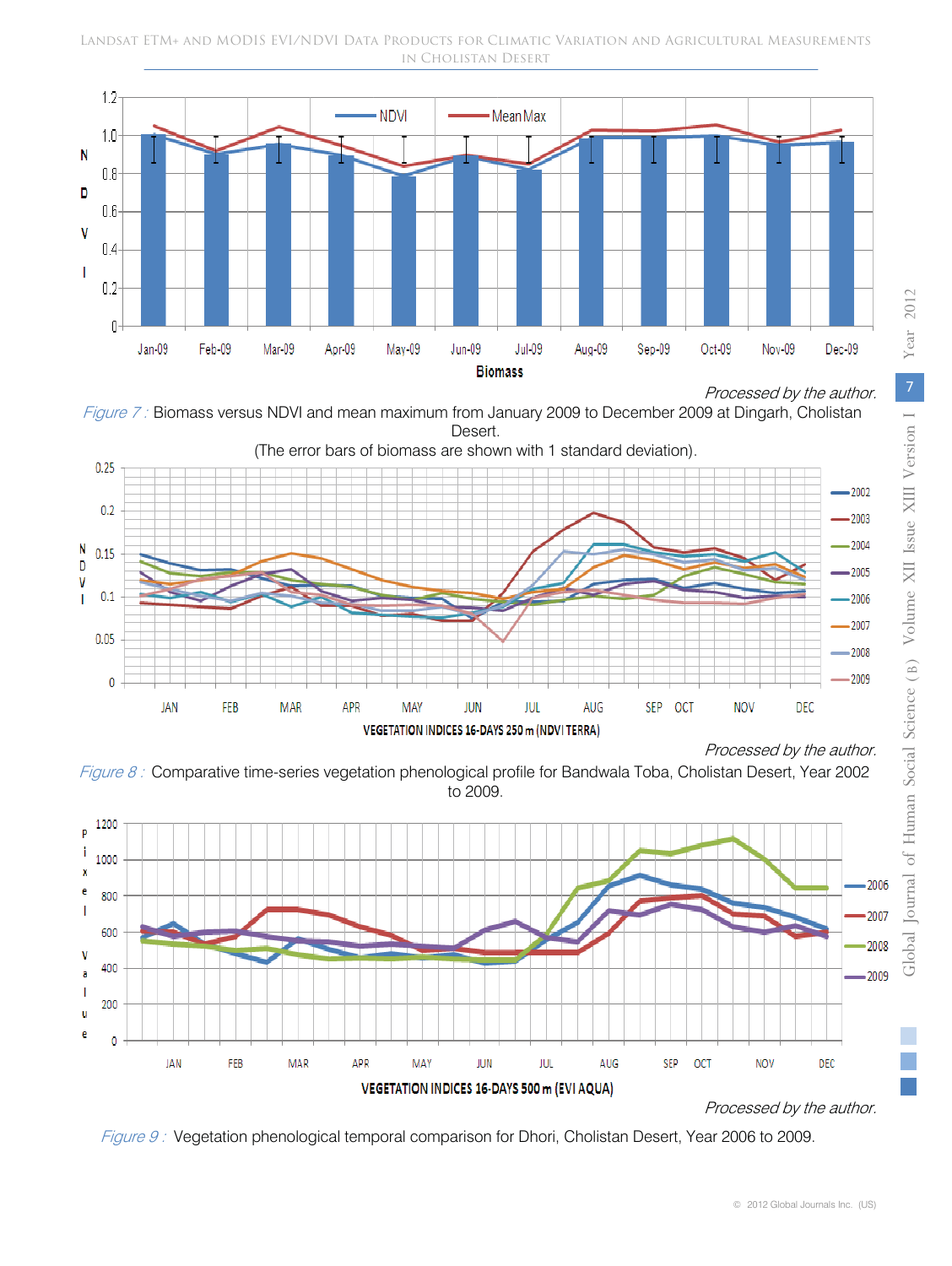### VII. Discussion and Conclusions

This communication presents a new methodology for studying vegetation phenology using remote sensing (Charbonneau and Kondolf, 1993). The methodology provides a flexible means to monitor vegetation dynamics over large area using remote sensing. Initial results using MODIS data for the Cholistan Desert demonstrate that the method provides realistic results that are geographically and ecologically consistent with the known behaviour of vegetation in the desert. In particular, the MODIS-based estimates of green up onset, maturity onset, and dormancy onset show strong spatio-temporal patterns that also depend on land cover type (Baret and Guyot, 1991; Charbonneau and Kondolf, 1993; Justice et al., 1998).

The methodology presented in this research paper has several desirable properties. Since it treats each pixel individually without setting thresholds or empirical constants, the method is globally applicable (Vermote and Vermeulen, 1999; Vermote et al., 2002). Further, it is capable of identifying phenologic behaviour characterized by multiple growth and senescence periods within a single year, which is common in semiarid regions. Finally, because the method is tied to a specific calendar period, it provides the potential to monitor vegetation phenology in near real time (Campbell, 1987; Lillesand and Kiefer, 1994; Lillesand et al., 2004).

Phenology is the study of the times of recurring natural phenomena. One of the most successful of the approach is based on tracking the temporal change of a vegetation index such as EVI or NDVI. The evolution of vegetation index exhibits a strong correlation with the typical green vegetation growth stages (Zhao et al., 2005). The results (temporal curves) can be analyzed to obtain useful information such as the start/end of vegetation growing season. However, remote sensing based phenological analysis results are only an approximation of the true biological growth stages. This is mainly due to the limitation of current space based remote sensing, especially the spatial resolution, and the nature of vegetation index. A pixel in an image does not contain a pure target but a mixture of whatever intersected the sensor's field of view (Gao and Mas, 2008).

Validation is a key issue in remote sensingbased studies of phenology over large areas (Huete, 1999; Schwartz and Reed, 1999; Zhang et al., 2003; 2004). While a variety of field programs for monitoring phenology have been initiated (Schwartz,1999; Zhang that are typically specie-specific and which are collected at scales that are not compatible with coarse resolution remote sensing observations. et al., 2003; 2004), these programs provide data

### **ACKNOWLEDGEMENTS**

The author wishes to thank his respected mentor Dr. Robert Bryant, Sheffield Centre for International Drylands Research, Department of Geography, The University of Sheffield for review and providing valuable comments on draft-version of this paper.

#### References Références Referencias

- 1. Ahmad, F. (2005). Historical and archaeological perspectives of soil degradation in Cholistan. Journal Geographic, Vol. 10, pp.31-35.
- 2. Ahmad, F. (2008). Runoff farming in reducing rural poverty in Cholistan desert. Revista Sociedade & Natureza, Vol. 20(1), pp.177-188.
- 3. Ahmad, F. (2012). Spectral vegetation indices performance evaluated for Cholistan Desert. Journal of Geography and Regional Planning, Vol. 5(6), pp.165-172.
- 4. Ahmad, F. (2012a). A review of remote sensing data change detection: Comparison of Faisalabad and Multan Districts, Punjab Province, Pakistan. Journal of Geography and Regional Planning, Vol. 5(9), pp.236-251.
- 5. Ahmad, F. (2012b). NOAA AVHRR satellite data for evaluation of climatic variation and vegetation change in the Punjab Province, Pakistan. Journal of Food, Agriculture & Environment, Vol. 10(2), pp.1298-1307.
- 6. Ahmad, F. (2012c). Detection of change in vegetation cover using multi-spectral and multitemporal information for District Sargodha. Revista Sociedade & Natureza, Vol. 24(3), pp.557-571.
- 7. Anyamba, A. and Eastman, J. (1996). Interannual variability of NDVI over Africa and its relationship to El Ninõ/Southern Oscillation. International Journal of Remote Sensing, Vol. 17(13), pp.2533-2548.
- 8. Baig, M., Akram, M. and Hassan, M. (1980). Possibilities for range development in Cholistan desert as reflected by its physiography and soils. The Pakistan Journal of Forestry, pp.61-71.
- 9. Baret, F. and Guyot, G. (1991). Potentials and limits of vegetation indices for LAI and APAR assessment. Remote Sensing of Environment, Vol. 35, pp.161- 173.
- 10. Brook, R.K. and Kenkel, N.C. (2002). A multivariate approach to vegetation mapping of Manitoba's Hudson Bay Lowlands. International Journal of Remote Sensing, Vol. 23(21), pp.4761-4776.
- 11. Campbell, J.B. (1987). Introduction to Remote Sensing. The Guilford Press, New York, p.281.
- 12. Carrão, H., Gonçalves, P. and Caetano, M. (2008). Contribution of multispectral and multitemporal information from MODIS images to land cover classification. Remote Sensing of Environment, Vol. 112(3), pp.986-997.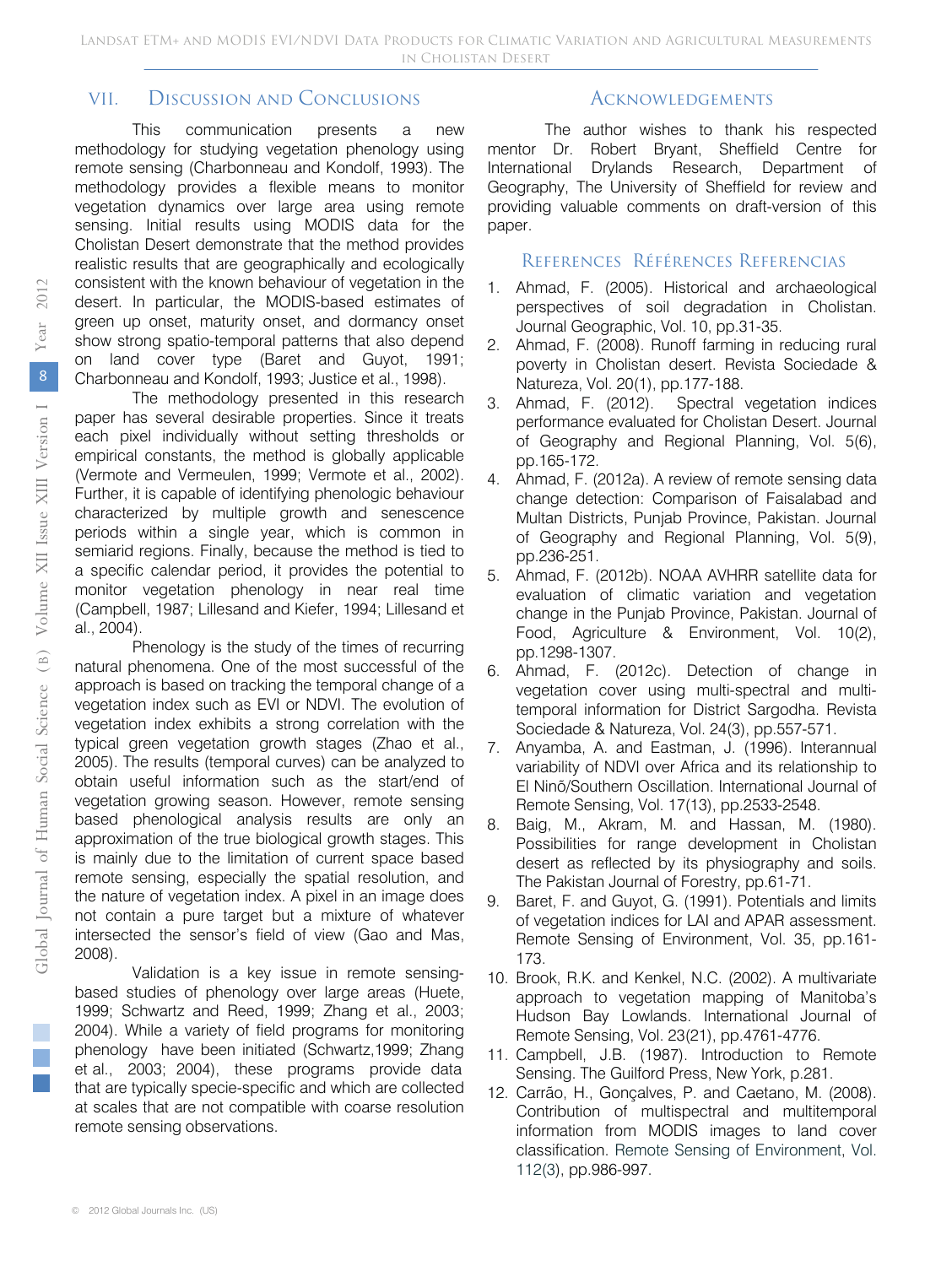- 13. Charbonneau, R. and Kondolf, G.M. (1993). Land use change in California, USA: Nonpoint source water quality impacts. Environmental Management, Vol. 17, pp.453-460.
- 14. Chen, P.Y., Fedosejevs, G., Tiscareño-LóPez, M. and Arnold, J.G. (2006). Assessment of MODIS-EVI, MODIS-NDVI and VEGETATION-NDVI composite data using agricultural measurements: An example at corn fields in western Mexico. Environmental Monitoring and Assessment, Vol. 119, pp.69-82.
- 15. Chen, P.Y., Srinivasan, R., Fedosejevs, G., Báez-González, A.D. and Gong, P. (2002). Assessment of NDVI composite using merged NOAA-14 and NOAA-15 AVHRR sata. Geographic Information Sciences, Vol. 8(1), pp.31-38.
- 16. Chen, P.Y., Srinivasan, R., Fedosejevs, G. and Kiniry, J.R. (2003). Evaluating different NDVI composite techniques using NOAA-14 AVHRR data. International Journal of Remote Sensing, Vol. 24, pp.3403-3412.
- 17. Chen, Z., Hu, C. and Muller-Karger, F. (2007). Monitoring turbidity in Tampa Bay using MODIS/Aqua 250-m imagery. Remote Sensing of Environment, Vol. 109(2), pp.207-220.
- 18. Choudhury, B.J. (1987). Relationship between vegetation indices, radiation absorption, and net photosynthesis evaluated by sensitivity analysis. Remote Sensing of Environment, Vol. 22, pp.209- 233.
- 19. Cihlar, J. and Huang, F. (1994). Effect of atmospheric correction and viewing angle restriction on AVHRR data composites. Canadian Journal of Remote Sensing, Vol. 20(2), pp.132-137.
- 20. DeFries, R., Hansen, M. and Townshend, J.R.G. (1995). Global discrimination of land cover from metrics derived from AVHRR Pathfinder-data sets. Remote Sensing of Environment, Vol. 54, pp.209- 222.
- 21. FAO/ADB (1993). Cholistan area development project, Report No. 59/53 ADB-PAK 58 (Final version). Food and Agriculture Organization (FAO), Rome, Italy, pp.14-59.
- 22. Gallo, K.P., Daughtry, C.S. and Bauer, M.E. (1985). Spectral estimation of absorbed photosynthetically active radiation in corn canopies. Remote Sensing of Environment, Vol. 17, pp.221-232.
- 23. Gao, Y. and Mas, J.F. (2008). MODIS EVI as an ancillary data for an object-based image analysis with multi-spectral MODIS data. URL:http://www. isprs.org/proceedings/XXXVIII/4-C1/Sessions/Sessi on5/6590\_YGao\_Proc\_ poster.pdf. (Accessed on September 07, 2011).
- 24. Gazdar, M.N. (1987). Environmental crisis in Pakistan. The Open Press, Kuala Lumpur, pp.7-15.
- 25. Glenn, E.P., Huete, A.R., Nagler, P.L. and Nelson, S.G. (2008). Relationship between remotely-sensed vegetation indices, canopy attributes and plant

physiological processes: What vegetation indices can and cannot tell us about the landscape. Sensors, Vol. 8, pp.2136-2160.

- 26. GSFC/NASA (2003). MODIS technical specifications. URL: http://modis.gsfc.nasa.gov/ about/specs.html. (Accessed on September 05, 2011).
- 27. Hatfield, J.L., Asrar, G. and Kanemasu, E.T. (1984). Intercepted photosynthetically active radiation estimated by spectral reflectance. Remote Sensing of Environment, Vol. 14, pp.65-75.
- 28. Holben, B.N. (1986). Characteristics of maximum values composite images from temporal AVHRR data. International Journal of Remote Sensing, Vol. 7, pp.1417-1434.
- 29. Huete, A.R. (2005). Global variability of terrestrial surface properties derived from MODIS visible to thermal-infrared measurements. Proceedings of IGARSS 05 Geoscience and Remote Sensing Symposium, 25-29 July 2005. URL: http://ieeex plore.ieee.org/iel5/10226/32601/01526782.pdf. (Ac cessed on September 05, 2011).
- 30. Huete, A.R., Didan, K., Miura, T., Rodriguez, E.P., Gao, X. and Ferreira, L.G. (2002). Overview of the radiometric and biophysical performance of the MODIS vegetation indices. Remote Sensing of Environment, Vol. 83(1-2), pp.195-213.
- 31. Huete, A.R., Didan, K., Shimabukuro, Y.E., Ratana, P., Saleska, S.R., Hutyra, L.R., Yang, W., Nemani, R.R. and Myneni, R. (2006). Amazon rainforests green-up with sunlight in dry season. Geophysical Research Letters, 33(L06405), 4 p.
- 32. Huete, A.R., Justice, C. and Leeuwen, van W. (1999). MODIS vegetation index (MOD 13), Algorithm theoretical basis document ATBD13. URL: http://modis.gsfc.nasa.gov/data/atbd/atbd\_mod13. pdf. (Accessed on September 05, 2011).
- 33. Jakubauskas, M.E., David, R. and Kastens, J.H. (2002). Crop identification using harmonic analysis of time-series AVHRR NDVI data. Computers and Electronics in Agriculture, Vol. 37(1-3), pp.127-139.
- 34. Jakubauskas, M.E., Legates, D.R. and Kastens, J.H. (2001). Harmonic analysis of time-series AVHRR NDVI data. Photogrammetric Engineering & Remote Sensing, Vol. 67(4), pp461-470.
- 35. Jiang, Z., Huete, A.R., Didan, K. and Miura, T. (2008). Development of a two-band Enhanced Vegetation Index without a blue band. Remote Sensing of Environment, Vol. 112(10), pp. 3833- 3845.
- 36. Justice, C., Vermote, E., Townshend, J.R.G., DeFries, R., Roy, D.P., Hall, D.K., Salomonson, V.V., Privette, J., Riggs, G., Strahler, A., Lucht, W., Myneni, R., Knjazihhin, Y., Running, S., Nemani, R., Wan, Z., Huete, A.R., Leeuwen, van W., Wolfe, R., Giglio, L., Muller, J.P., Lewis, P. and Barnsley, M. (1998). The Moderate Resolution Imaging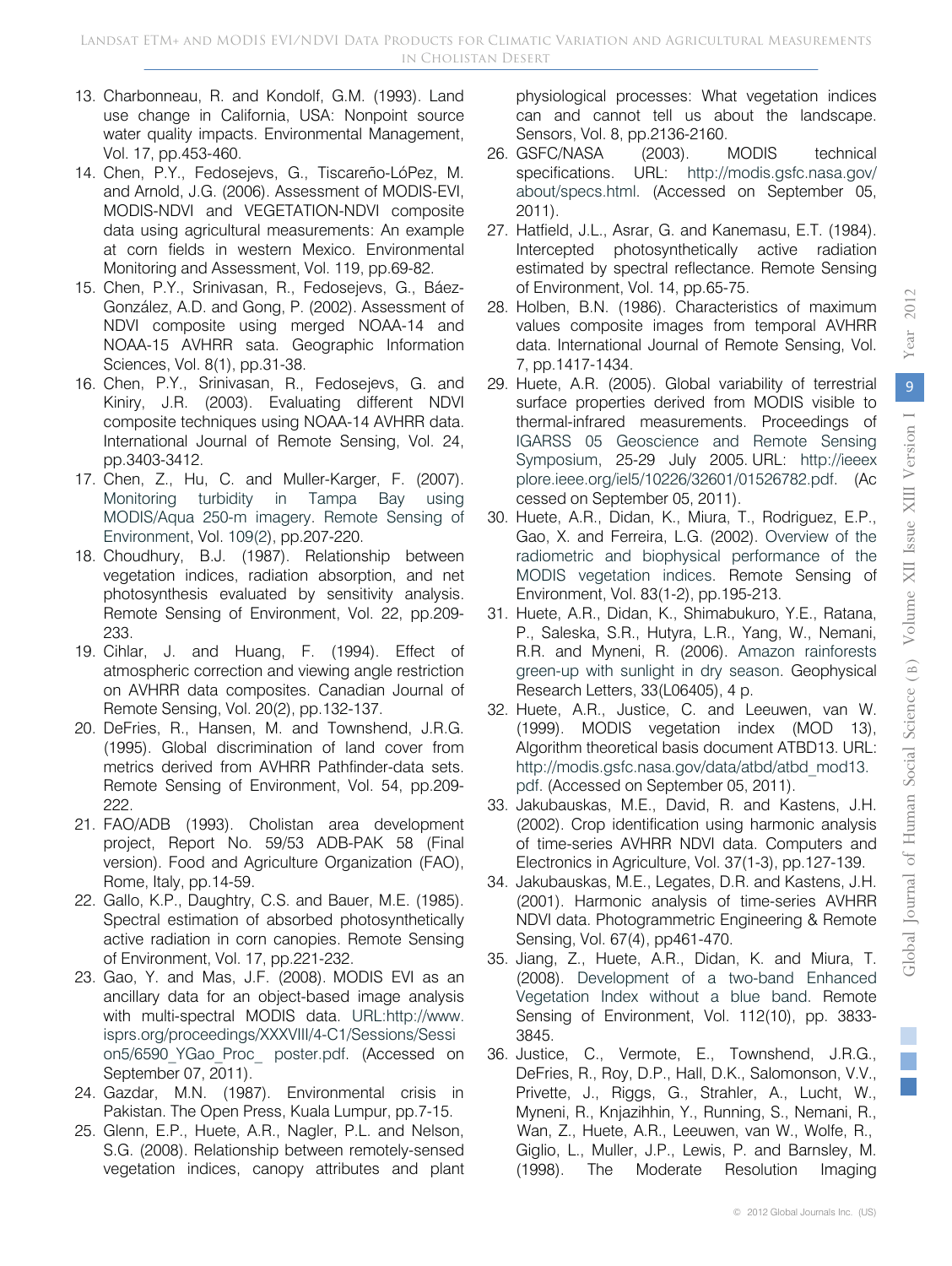Spectroradiometer (MODIS): Land remote sensing for global change research. IEEE Transactions on Geoscience and Remote Sensing, Vol. 36, pp.1228- 1249.

- 37. Justice, C.O., Townshend, J.R.G., Vermote, E.F., Masuoka, E., Wolfe, R.E., Saleous, N., Roy, D.P. and Morisette, J.T. (2002). An overview of MODIS land data processing and product status. Remote Sensing of Environment, Vol. 83, pp.3-15.
- 38. Karnieli, A. and Dall'Olmo, G. (2003). Remotesensing monitoring of desertification, phenology, and droughts. Management of Environmental Quality: An International Journal, Vol. 14(1), pp.22- 38.
- 39. Khan, J.A. (1993). The Climate of Pakistan. Rehbar Publishers, Karachi, Pakistan, pp.9-13.
- 40. Kogan, F.N. (1997). Global drought watch from space. Bulletin of the American Meteorological Society, Vol. 78(4), pp.621-636.
- 41. Li, Z. and Guo, X. (2012). Detecting climate effects on vegetation in northern mixed prairie using NOAA AVHRR 1-km time-series NDVI data. Remote Sensing, Vol. 4, pp.120-134.
- 42. Lillesand, T.M. and Kiefer, R.W. (1994). Remote Sensing and Image Interpretation. 3<sup>rd</sup> Edition, John Wiley & Sons, Inc., New York, pp.203-210.
- 43. Lillesand, T.M., Kiefer, R.W. and Chipman, J.W. (2004). Remote Sensing and Image Interpretation. 5<sup>th</sup> Edition, John Wiley & Sons, Inc., New York, pp.178-198.
- 44. Liu, H.Q. and Huete, A.R. (1995). A feedback based modification of the NDV I to minimize canopy background and atmospheric noise. IEEE Transactions on Geoscience and Remote Sensing, Vol. 33, pp.457-465.
- 45. Moran, M.S., Jackson, R.D., Slater, P.N. and Teillet, P.M. (1992). Evaluation of simplified procedures for retrieval of land surface reflectance factors from satellite sensor output. Remote Sensing of Environment, Vol. 41, pp.169-184.
- 46. Potter, C., Klooster, S., Huete, A.R. and Genovese, V. (2007). Terrestrial carbon sinks for the United States predicted from MODIS satellite data and ecosystem modeling. Earth Interactions, Vol. 11, pp.1-21.
- 47. Potter, C., Tan, P-N., Kumar, V., Kucharik, C., Klooster, S., Genovese, V., Cohen, W. and Healey, S. (2005). Recent history of large-scale ecosystem disturbances in North America derived from the AVHRR satellite record. Ecosystems, Vol. 8, pp.808- 824.
- 48. Qi, J., Chehbouni, A., Huete, A.R., Kerr, Y.H. and Sorooshian, S. (1994). A modified soil adjusted vegetation index. Remote Sensing of Environment, Vol. 48, pp.119-126.
- 49. Rahman, Md.R., Islam, A.H.M.H. and Rahman, Md.A. (2004). NDVI derived sugarcane area

identification and crop condition assessment. Planplus, Vol. 1(2), pp.1-12.

- 50. Ramesh, P.S., Sudipa, R. and Kogan, F. (2003). Vegetation and temperature condition indices from NOAA AVHRR data for drought monitoring over India. International Journal of Remote Sensing, Vol. 24, pp.4393-4402.
- 51. Riggs, G., Strahler, A., Lucht, W., Myneni, R., Knjazihhin, Y., Running, S., Nemani, R., Vermote, E., Townshend, J.R.G., DeFries, R., Roy, D., Wan, Z., Huete, A.R., Leeuwen, van W., Wolfe, R., Giglio, L., Muller, J-P., Lewis, P. and Barnsley, M. (1998). The Moderate Resolution Imaging Spectroradiometer (MODIS): Land remote sensing for global change research. IEEE Transactions on Geoscience and Remote Sensing, Vol. 36, pp.1228-1249.
- 52. Rouse, J.W., Haas, R.H., Schell, J.A. and Deering, D.W. (1973). Monitoring vegetation systems in the Great Plains with ERTS. Third ERTS Symposium, NASA SP-351 I, pp.309-317.
- 53. Salomonson, V.V. and Toll, D.L. (1991). Execution phase (C/D) spectral band characteristics of the EOS moderate resolution imaging spectrometer-Nadir (MODIS-N) facility instrument. Advances in Space Research, Vol. 11, pp.231-236.
- 54. Schwartz, M.D. (1999). Advancing to full bloom: Planning phenological research for the 21<sup>st</sup> century. International Journal of Biometeorology, Vol. 42(3), pp.113-118.
- 55. Schwartz, M.D. and Reed, B.C. (1999). Surface phenology and satellite sensor-derived onset of greenness: An initial comparison. International Journal of Remote Sensing, Vol. 20(17), pp.3451- 3457.
- 56. Shaw, M.K.S. and Turner, T. (2000). Modernization of the Global Positioning System. GPS World, Vol. 11(9), pp.36-40.
- 57. Singh, A. (1989). Review Article: Digital change detection techniques using remotely sensed data. International Journal of Remote Sensing, Vol. 10, pp.989-1003.
- 58. Steven, M.D. (1987). Ground Truth: An under view. International Journal of Remote Sensing, Vol. 8, pp.1033-1038.
- 59. Townshend, J.R.G. (1992). Improved Global Data for Land Applications: A proposal for a new high resolution data Set, Report No. 20. International Geosphere–Biosphere Program, Stockholm, Sweden. URL: http://library.wur.nl/WebQuery/ clc/916308. (Accessed on June 04, 2012).
- 60. Trishchenko, A.P., Cihlar, J. and Li, Z. (2002). Effects of spectral response function on surface reflectance and NDVI measured with moderate resolution satellite sensors. Remote Sensing of Environment, Vol. 81, pp.1-18.